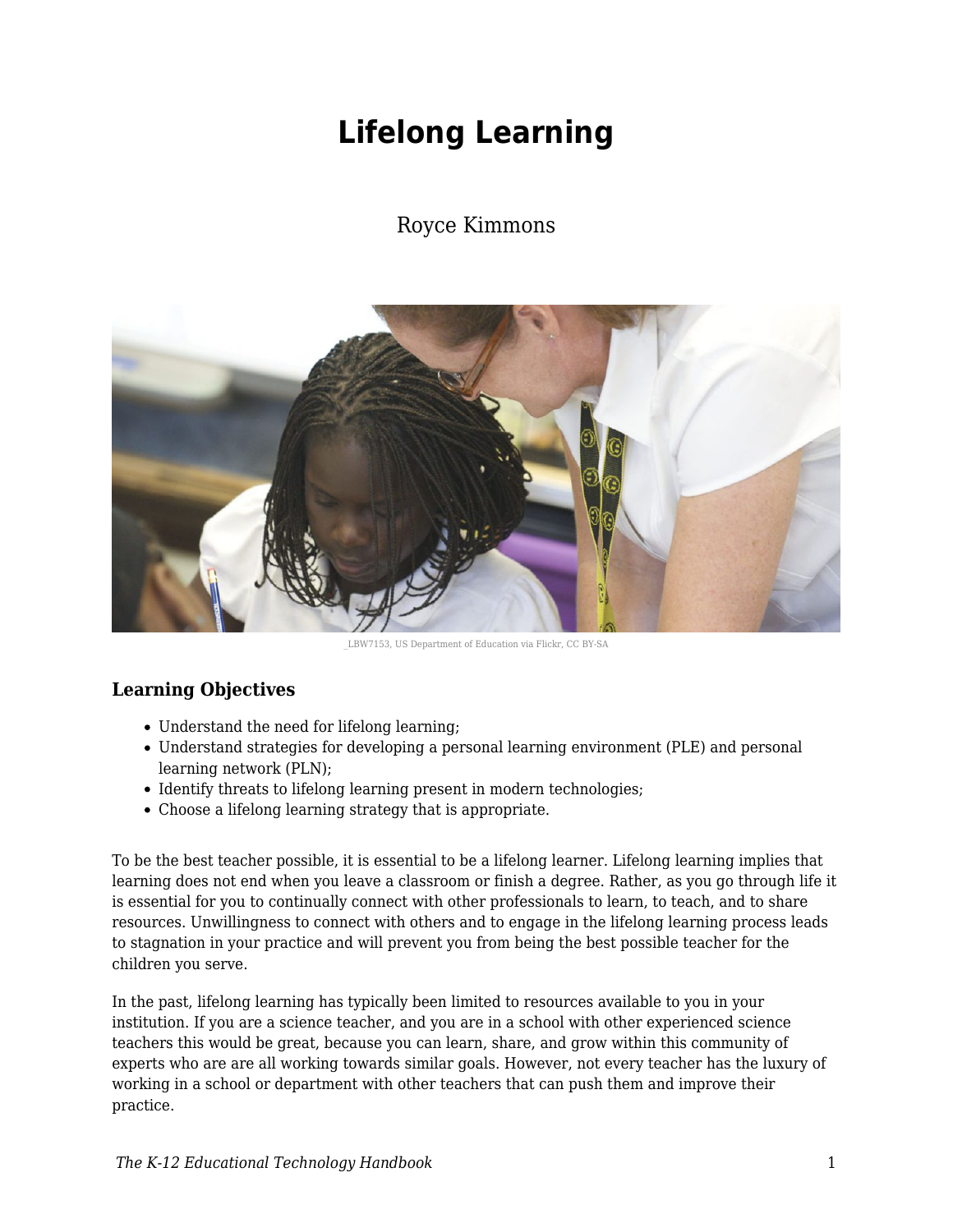Social technologies empower us to connect with others in ways that were previously impossible or inefficient. With social media, such as blogs, social networking sites, discussion forum, image sharing services, and video sharing services, teachers are able to connect with other people and a variety of resources on an ongoing basis to improve their practice.

Technology tools can be leveraged to support lifelong learning in two major ways: personal learning environments (PLE) and professional learning networks (PLN). In this chapter, we will explore these different approaches to lifelong learning, what tools are available to support lifelong learning , and what are some risks that teachers need to be aware of in order to ensure that their lifelong learning is valuable.



[Watch on YouTube https://edtechbooks.org/-wk](https://www.youtube.com/embed/NSU2hdlY3BY?autoplay=1&rel=0&showinfo=0&modestbranding=1)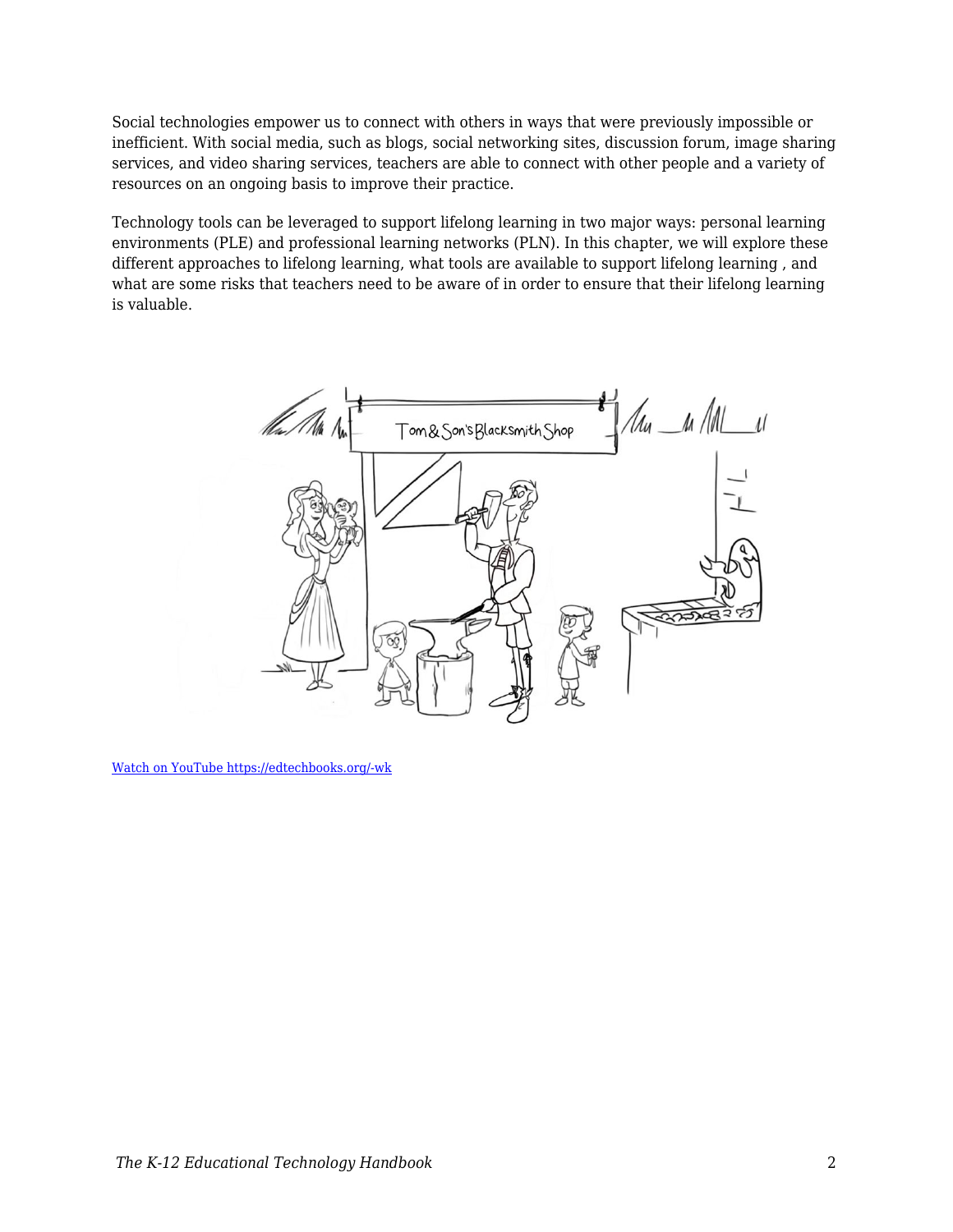### **Key Terms**

Digital Footprint

the electronic tracks that are left online as users create profiles, share posts, follow others, like content, etc.

Personal Learning Environment (PLE)

an environment that educators create by exposing themselves to information that is always updated and of practical value to their work (e.g., blogs, RSS feeds, news sites, social media feeds, podcasts, and video channels)

Professional Learning Network (PLN)

networks that professionals build around themselves via social media to improve their practice, share resources, and improve morale



# **Why Lifelong Learning Matters**

Unlike previous professions, the jobs of today change rapidly, often evolving multiple times in a person's career.

The world is changing rapidly. Technology is one example that changes so frequently that many of the jobs that people have today did not exist 100, 50, or even 10 years ago. Centuries back, if you learned a trade like blacksmithing or animal husbandry, you would have been able to go forward throughout your career with a fairly stable understanding of what you would be doing and how you would be doing it for the rest of your life.

Once you stop learning, you start dying. (Albert Einstein)

Today however, technologies change how we do our work, what work is possible, and even the nature of the work we do. In the U.S. two centuries ago, farm labor was one of the most common jobs available. Less than a century ago, mass industrialization and the creation of factories and assembly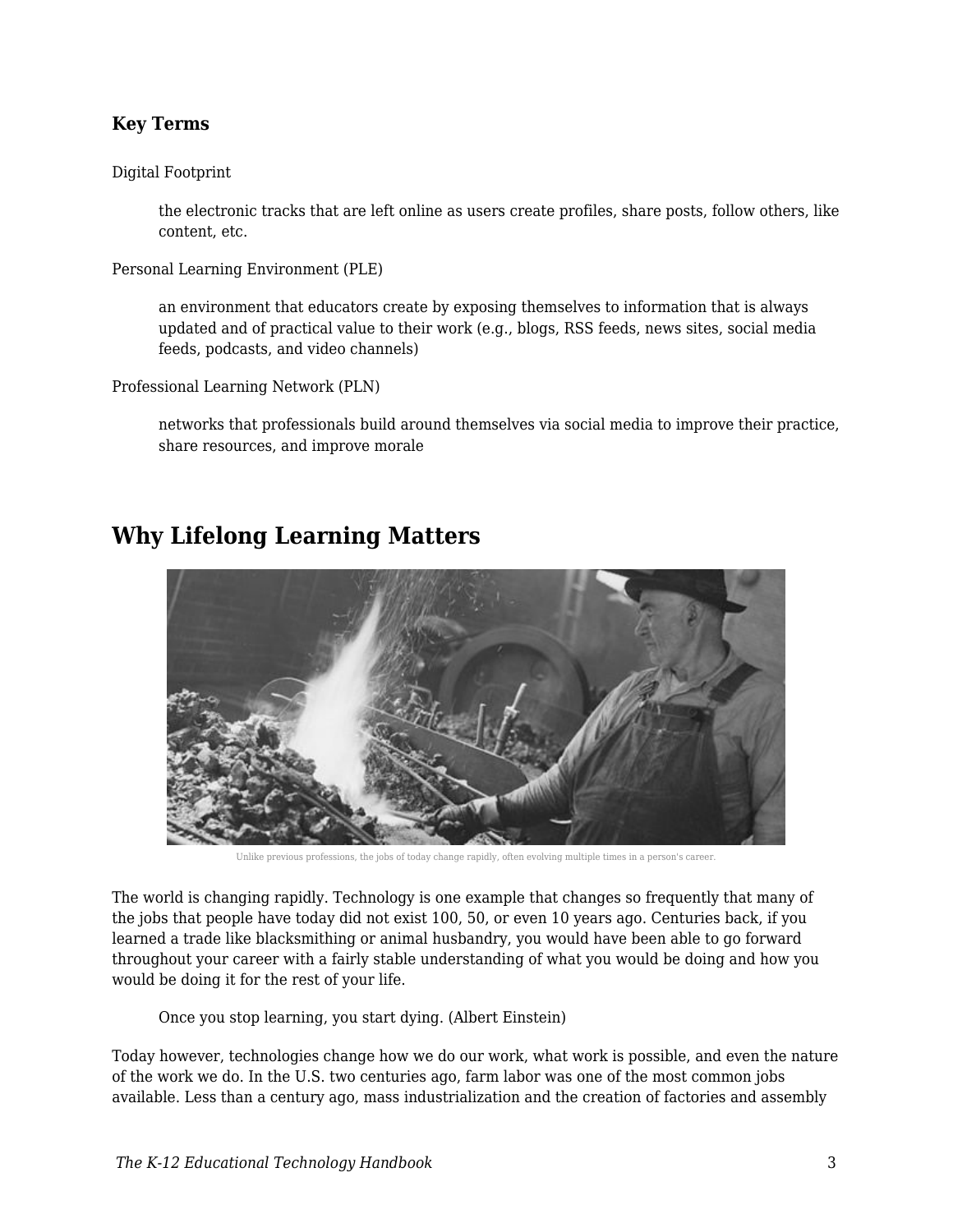lines drastically changed the work dynamic of the U.S. in terms of what jobs were available and what would make people seeking employment marketable moving forward. Today, advances in computing and information systems have again drastically changed this dynamic so that new jobs are created on a daily basis and existing jobs continue to evolve rapidly, becoming more technical and more collaborative.

In such a world, failure to become a lifelong learner means failure to adapt and to be marketable throughout one's life. Even in teaching, which is an historically stable profession, because every community needs teachers, things are changing rapidly. Today, if you went into a job interview for a teaching position and said that you have no interest in using technology in your teaching or learning about how new technologies should be used to improve teaching and learning, it is highly unlikely that a hiring committee would look favorably upon this stance. This is because we live in a time when technology is changing how we can teach, but it is also the case that teachers are expected to teach students technologies that will be applicable for them moving into professional careers of their own. This means that teachers must not only have a positive attitude toward technology and a willingness to use it in their classrooms, but they must also look forward to technologies that do not currently exist and strategically anticipate how their teaching will evolve throughout their careers in response to new shifts in technology capabilities and availabilities.

Beyond technology as a teaching and learning tool, however, most fields are very dynamic themselves and change rapidly. This means that often what was true or accepted as knowledge 20 years ago may now be rejected or no longer be considered cutting-edge.

Education is not preparation for life; education is life itself. (John Dewey)

In astronomy, for instance, improved telescopes, space flight, and robotics allow us to gain insights into our solar system that were impossible just a few years ago. In biology and genomics, the ability to sequence DNA and study the building blocks of life gives us new insight into the world around us, how it is structured, and how we can improve conditions impacting humans and the world itself.



From Cygnus to Sagittarius, Don McCrady via Flickr, CC BY-SA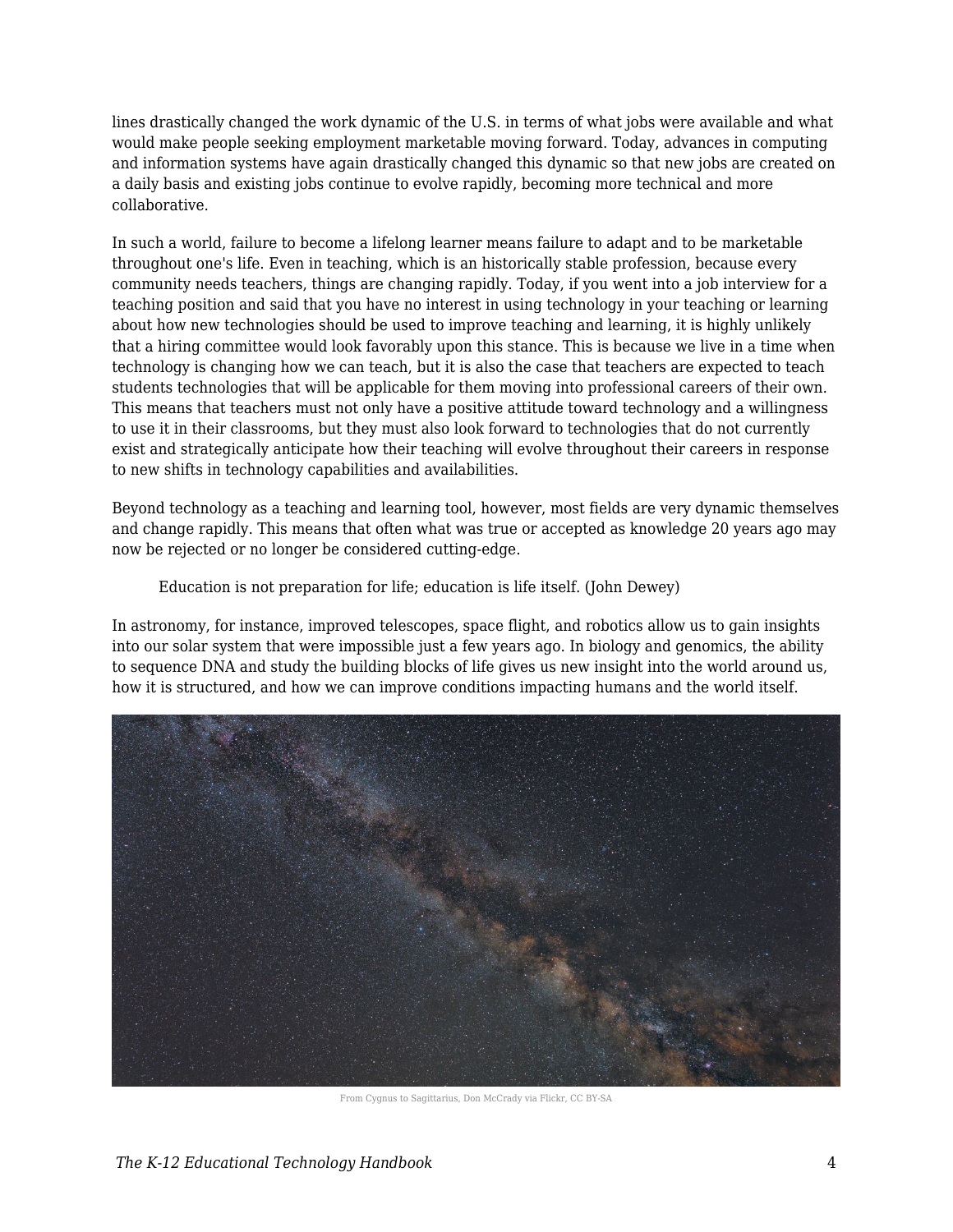Merely learning about astronomy or biology in a college class and then leading a 30-year career as a teacher is not sufficient to ensure that your students learn what they need to learn in order to be educated, capable participants in their communities and society at large. As a teacher, one of your primary goals is to model lifelong learning for your students to show them that learning is not contained within a diploma or limited to a classroom. Rather, learning is a lifelong endeavor that should never end, and from a very practical standpoint, the jobs of today and tomorrow require just about everyone to be involved in a meaningful process of lifelong learning to be successful.

# **Personal Learning Environments (PLE)**

Modern technologies, and web technologies in particular, provide us with access to a variety of information and media resources, and the lay internet user today has access to more knowledge than the wealthiest, most-educated researchers that lived just a few decades back. For this reason, it is important for professionals to learn to approach the internet as their own learning tool and to structure their experiences with it in a way that allows them to continually learn and grow.

By following particular blogs, RSS feeds, news sites, social media feeds, podcasts, and video channels, you have the ability to have information pertinent to you constantly streamed to you. As such, each person today has the capacity to construct her or his own Personal Learning Environment (PLE) that is suited to that person's individual tastes and interests. In fact, by just following a few Twitter accounts of people you respect or subscribing to an educational blog or two, you can support your own lifelong learning by exposing yourself to information that is always updated and of practical value to your work as a teacher.

There are various tools that can be used to support the construction of your personal learning environment. A few examples include video sharing services, search engine alerts, personal knowledge managers, and RSS feed aggregators. Each of these examples will now be explained in a bit more detail.

# **Video Sharing Services**

Video sharing services, such as YouTube or Vimeo, allow everyone from major news networks to lay users to upload and share videos with the world. Many modern celebrities first got their start by sharing personal videos on sites like these, and most videos on these popular sites are freely available. Users can also subscribe to channels that are created by users, which might include a constantly updated list of that user's own new videos as well as other videos that they like. For instance, subscribing to a channel on new science discoveries could be a useful tool for science teachers, or subscribing to a channel on mathematics tutorials might be useful for mathematics teachers. By creating an account on these sites, you can also create your own channels and collect existing videos or your own videos into categories for later viewing or sharing with students and colleagues.

### **Search Engine Alerts**

Search engine alerts, such as Google Alerts, are services provided by search engine companies that will send you email notifications when new resources are available on the web that meet your search criteria. For instance, say you are a social studies teacher and you want to be sure that you are aware of any new stories that deal with discrimination. By creating a Google Alerts search criteria with the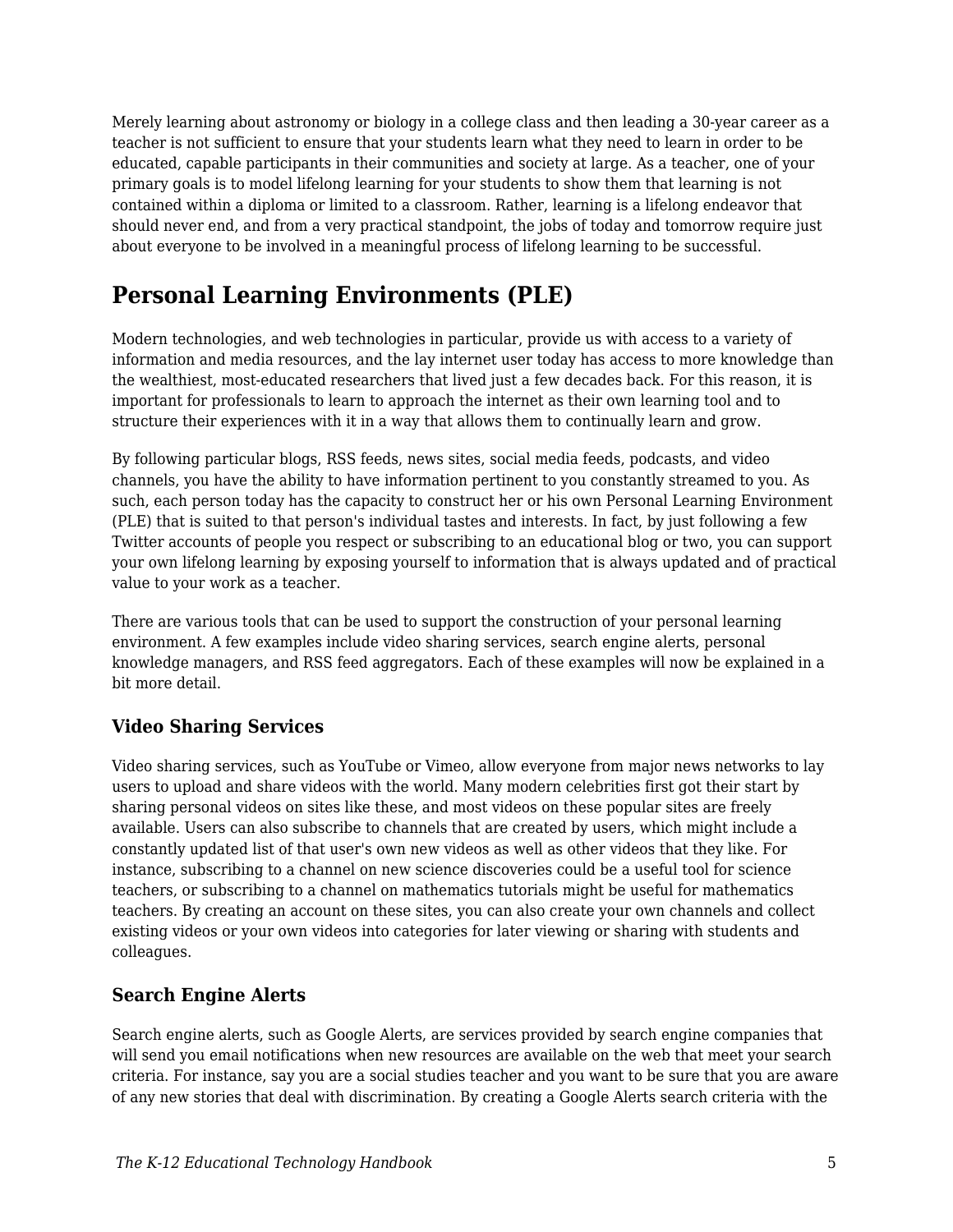word "discrimination," you can receive an email notification every time a new story is added to the Google search index that meets those criteria.

# **Personal Knowledge Managers**

Personal knowledge managers, such as Diigo, are tools that allow you to collect, organize, and annotate on information you find on the web. For instance, say you are a music teacher and you want to collect links to sites that provide classical sheet music and performances. With Diigo, you can create collections of these resources, bookmark them, take notes on them, and share your collections with others.

# **RSS Feed Aggregators**

Really Simple Syndication or RSS aggregators use information provided from websites like blogs to create a personal feed of relevant information for you. For instance, say there are a handful of blogs that you are interested in that are maintained by other educators or professionals in the field. By using an RSS aggregator and pointing it to those blogs, you can get a constant feed of recent posts on those blogs that come directly to you. This is useful for staying abreast of what is happening in your field. In most subject areas, there are prolific teachers on the web who keep blogs for posting resources and reflecting on classroom activities. An RSS aggregator helps you from having to track these sources down every time you want to check to see if something is new and provides a single window from which you can receive up to date information that is relevant to you.

# **Professional Learning Networks (PLN)**

In addition to information, modern web technologies also empower us to connect with other professionals on an unprecedented scale. In a previous age, if you had a question that required expert guidance, you were very limited in your ability to get support. Now, you can regularly find world-class experts on teaching, classroom management, curriculum development, and any number of other issues with a web browser search or two. Similarly, you and other educators can connect with one another via social media and provide supports to one another as you engage in daily processes of teaching and problem solving together.

By selecting and following other educators on a social networking site like Google+, for instance, you can quickly construct a Professional Learning Network (PLN) of colleagues that can be of use to you when you have a question or concern. You can also use this network to provide you with fresh insights on how to improve your practice, share resources, and improve morale in a profession that can sometimes be isolating and lonely.

There are various tools that can be used to support the construction of your personal learning network. A few examples include social networking sites, blogs, and video conferencing tools. Each of these examples will now be explained in a bit more detail.

# **Social Networking Sites**

Social networking sites, such as Facebook, Twitter, Pinterest, and Google+, are commonplace as social spaces for people to connect with friends and family, but they are also useful for connecting professionals together. There are also strictly professional social networking sites, such as LinkedIn,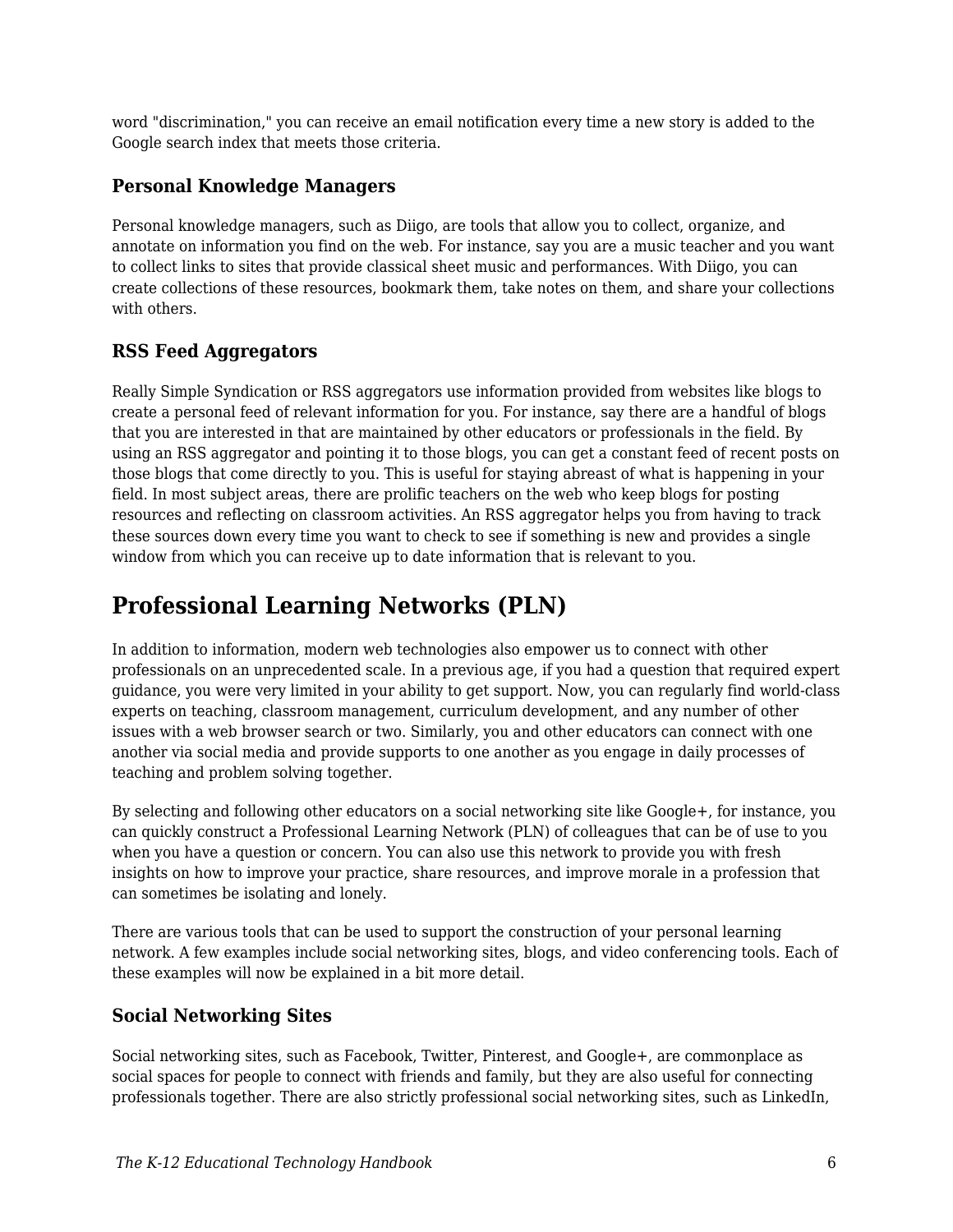which can be useful for cultivating a polished professional online presence as well as for job seeking. By creating a Twitter or Pinterest account and following the posts of other professionals in your area of interest, you can stay abreast of recent developments and also ask questions of the larger community. By creating your own profile and sharing your own classroom practices in these sites, you can also help others to learn from your experiences in the classroom and to gain value from the resources that you create.

### **Blogs**

Similar to social networking sites, blogs are intended to be online spaces devoted to cataloging the experiences or thoughts of a single person or a small group of people. Common blogging platforms include WordPress, Edublogs, and Blogger. As an educator, you can keep your own blog where you share more information than is typically possible through a social networking site along with resources such as lesson plans, rubrics, and classroom activities descriptions. You can also elicit feedback from the community by allowing for comments on your blog and can read the blogs of others and leave them comments as well. By blogging and reading the blogs of others, you can create professional relationships that expand your teaching potential.

# **Video Conferencing Tools**

Much of the interaction that occurs on the web is done through text-based communication, but the web also allows opportunities for professionals to connect virtually via audio and video communication. Common video conferencing tools such as Skype and Google Hangouts are useful for scheduled conversations with colleagues and might include a monthly chat with other teachers in your region or could be used to invite another teacher or professional to speak to your class remotely. These tools typically are not useful for initiating a professional learning network, because they are not intended to connect you with new people, but they are useful for sustaining and expanding the relationships that you have cultivated with other professionals either offline or through other tools (such as social networking sites).

# **Threats to Lifelong Learning**

If lifelong learning was easy, everyone would be a pro at it. The reality of the situation, though, is that a number of issues make lifelong learning difficult. Some of these issues are universal, while others are unique or magnified for teachers. We will now briefly discuss three threats to lifelong learning along with suggestions for addressing them. These threats include: time constraints, professional considerations, and sheltering of the self.

# **Time Constraints**

Time is one of the biggest constraints that teachers face. Most teachers work long, exhausting hours with students during the day and either devote early mornings or late nights to grading papers, developing curriculum, or fulfilling other duties for the school (e.g., coaching, reviewing, monitoring, driving). Being a good teacher and a contributing member of the school community often requires teachers to strike a precarious balance between professional and personal life, and time devoted to the profession means time taken from somewhere else in a teacher''s life. With this backdrop, if a teacher is told that she needs to focus on lifelong learner to become a better professional, one understandable response would be "When do I have time for that?"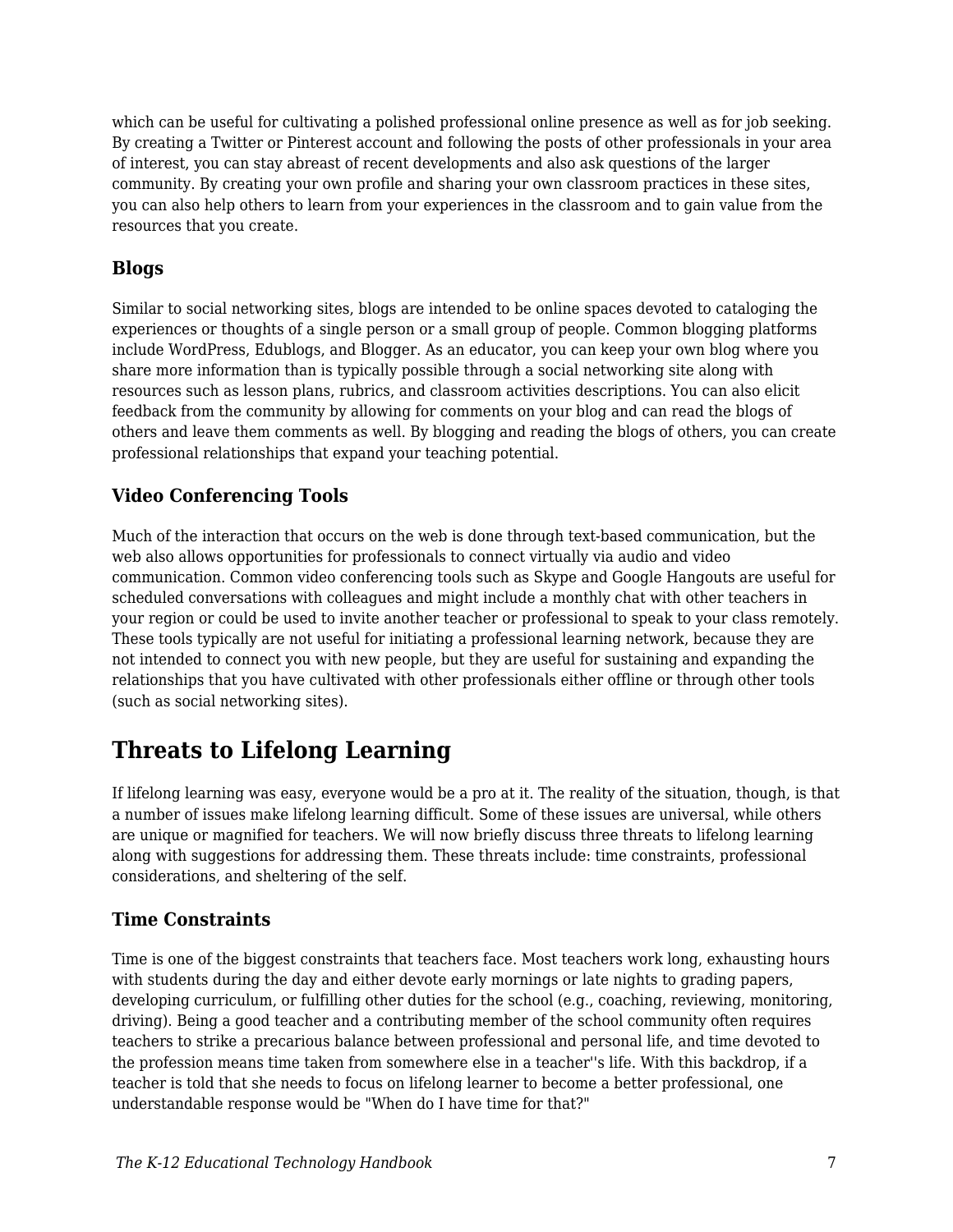The answer is that teachers often do not have time or resources to devote to formal lifelong learning activities, such as professional development courses or conferences, unless their schools give them some reprieve from their demanding schedules. Though formal lifelong learning undoubtedly occurs in school settings, these opportunities are too few and far between to provide all of the lifelong learning necessary for teachers.

One of the benefits of modern technologies is that they can make less formal and microburst-like learning available any time and anywhere (e.g., via a mobile device). This means that lifelong learning can be approached in a more flexible manner, with five minutes here or ten minutes there, rather than trying to carve out an entire day devoted to a formal learning session. This allows teachers to more realistically devote short periods of time to learning in a manner that is sustained from one day to another rather than relying upon infrequent, difficult-to-schedule formal learning opportunities.

For instance, one teacher might devote ten minutes each day to checking an RSS aggregator or some favorite YouTube channels. Another teacher might listen to a favorite podcast on the way to work in the morning, while another might have a 30-minute video conference scheduled every two weeks with other teachers in the region to talk about curricular development or other issues. These microbursts of learning do not altogether replace the more formal, time-intensive experiences that schools should support for their teachers, but they do provide a much-needed supplement and constancy to lifelong learning that is manageable even within a teacher's hectic schedule.

# **Professional Considerations**

As explored in the chapter on online professionalism, the ways that teachers behave online could be subject to employer and public scrutiny, and if teachers are encouraged to use web technologies to promote lifelong learning, then there are some professional considerations that will impact how teachers use these technologies and what benefits they can actually take from them. For instance, before a teacher seeks to construct a PLN on Twitter or Pinterest, she should consider how her activities might be interpreted and whether they meet with standards of professionalism.

The tracks that you leave online are sometimes referred to as digital footprint, and they include your profile information, things you post, what you share, who you follow, what you like, etc. A majority of employers now will do some level of web searching (either via search engines or social media sites) to check on the digital footprints of people they are considering hiring. This means that people will be searching for you, and what they find may have an impact on your professional life.

For this reason, you should take charge of your digital footprint and recognize that you have a role in grooming what is found about you online. There are several ways of doing this.

First, delete or hide old accounts and content and make your social media profile pages as private as possible.

Second, consider creating a professional website, portfolio, or blog. Even though a principal might not thoroughly look at the professional content you put online, doing so allows you to take control of what is available for others to see about you.

Third, consider creating a professional social media account that is public (such as Twitter) and strictly professional. In this public account, be extra careful and thoughtful about what you post. This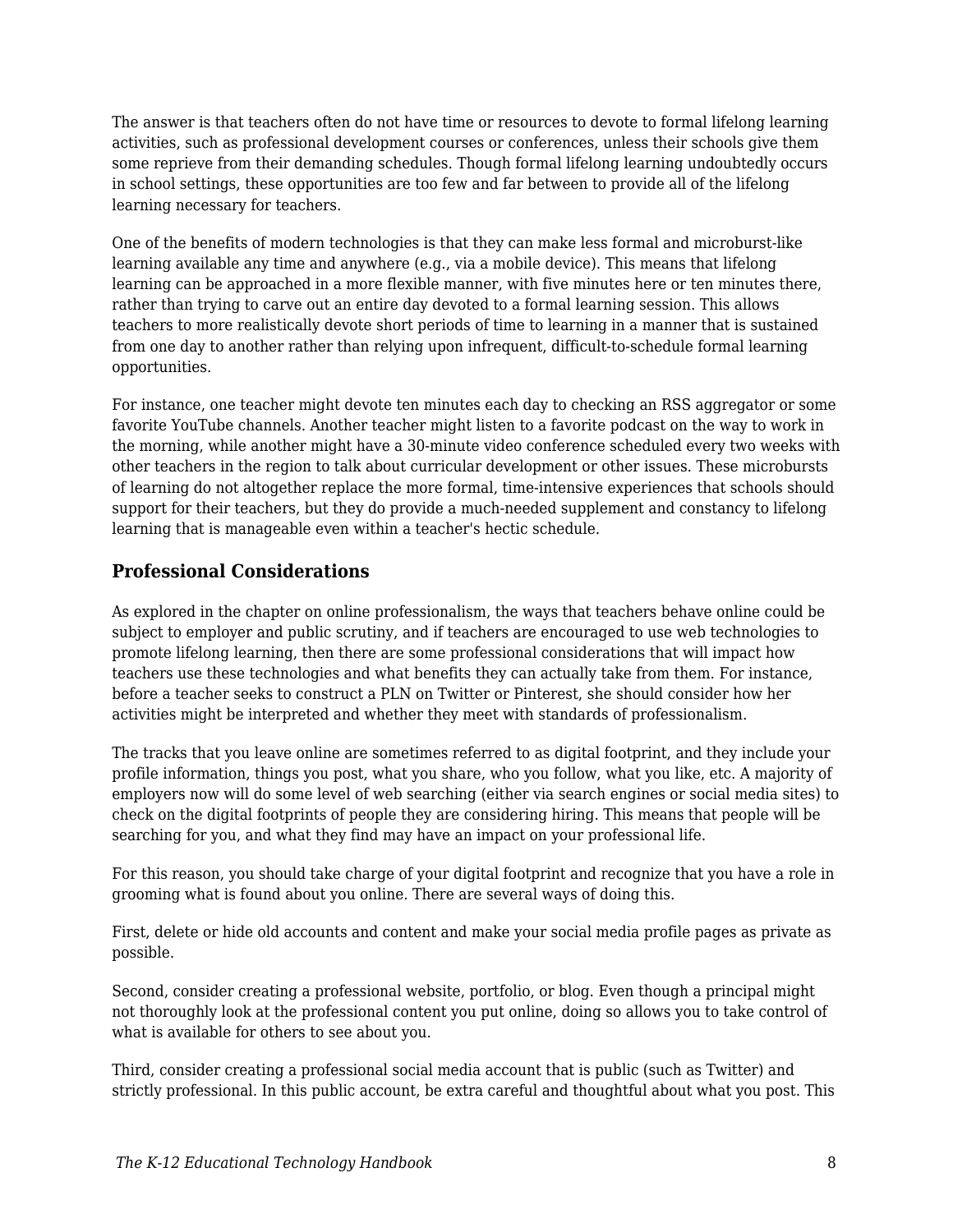will be a good sign to your employer that you are not posting things that could be risky or problematic.

Fourth, clearly demarcate between personal and professional uses of social media. Any personal uses should be as private as possible and should only be visible to people close to you that you trust (e.g., family). Professional uses should generally be more public so that you can reveal that you have a public persona of professionalism. Mixing the two can be a bad idea, because it can become very messy and sticky as people within your professional circles start to gain access to aspects of your private life that they may not have the contextual awareness necessary to properly understand.

And finally, get into the habit of regularly searching for yourself online. Review images and videos in your searches to make sure that you are aware of what results will be shown to others. As you look at this content, consider how others might interpret it given the fact that they may not have any contextual awareness of the situations and experiences in your life that may have produced them. Though we might post content online to help people to understand who we are, in this case, the more pressing concern is making sure that people do not *mis*understand what your digital footprint says about you.

Thus, when constructing your professional learning networks, help to ensure that your footprint is actually *professional* in these networks rather than a difficult-to-decipher mix of personal with professional. If you truly do have a professional footprint online, it will allow you to more easily make connections with other professionals and to more meaningfully share your work and participate with other professionals in meaningful ways.

### **Sheltering of the Self**

Though we have highlighted the positive potentials of modern technologies to make people more connected, informed, and socially-engaged, there are possible situations when these technologies may be turned against themselves to actually promote narrowness of thought and limited exposure to new information and experiences. Web technologies do give us access to a larger society than is possible in face-to-face interaction, but over a century ago, a prominent author pointed out the double-edged nature of big societies as follows:

It is not fashionable to say much nowadays of the advantages of the small community [in comparison to big societies]. There is one advantage, however, in the small state, the city, or the village, which only the wilfully blind can overlook. The man who lives in a small community lives in a much larger world. He knows much more of the fierce varieties and uncompromising divergences of men. A big society exists in order to form cliques. A big society is a society for the promotion of narrowness. It is a machinery for the purpose of guarding the solitary and sensitive individual from all experience of the bitter and bracing human compromises. (G.K. Chesterton)

On the web, technologies that are designed to provide us with only the information that we want may actually serve to limit our worldview and prevent us from having to confront our own biases and misunderstandings. A search engine, for instance, can learn about our interests and attitudes and only return results that solidify us in these ways of thinking (i.e., [filter bubbles](http://dontbubble.us/) [\[http://dontbubble.us/\]](http://dontbubble.us/)). Similarly, by only following like-minded or demographically similar people on a social networking site like Facebook, we might set ourselves up for a situation where everyone we know in the medium supports, acknowledges, and encourages our viewpoint (rather than disagreeing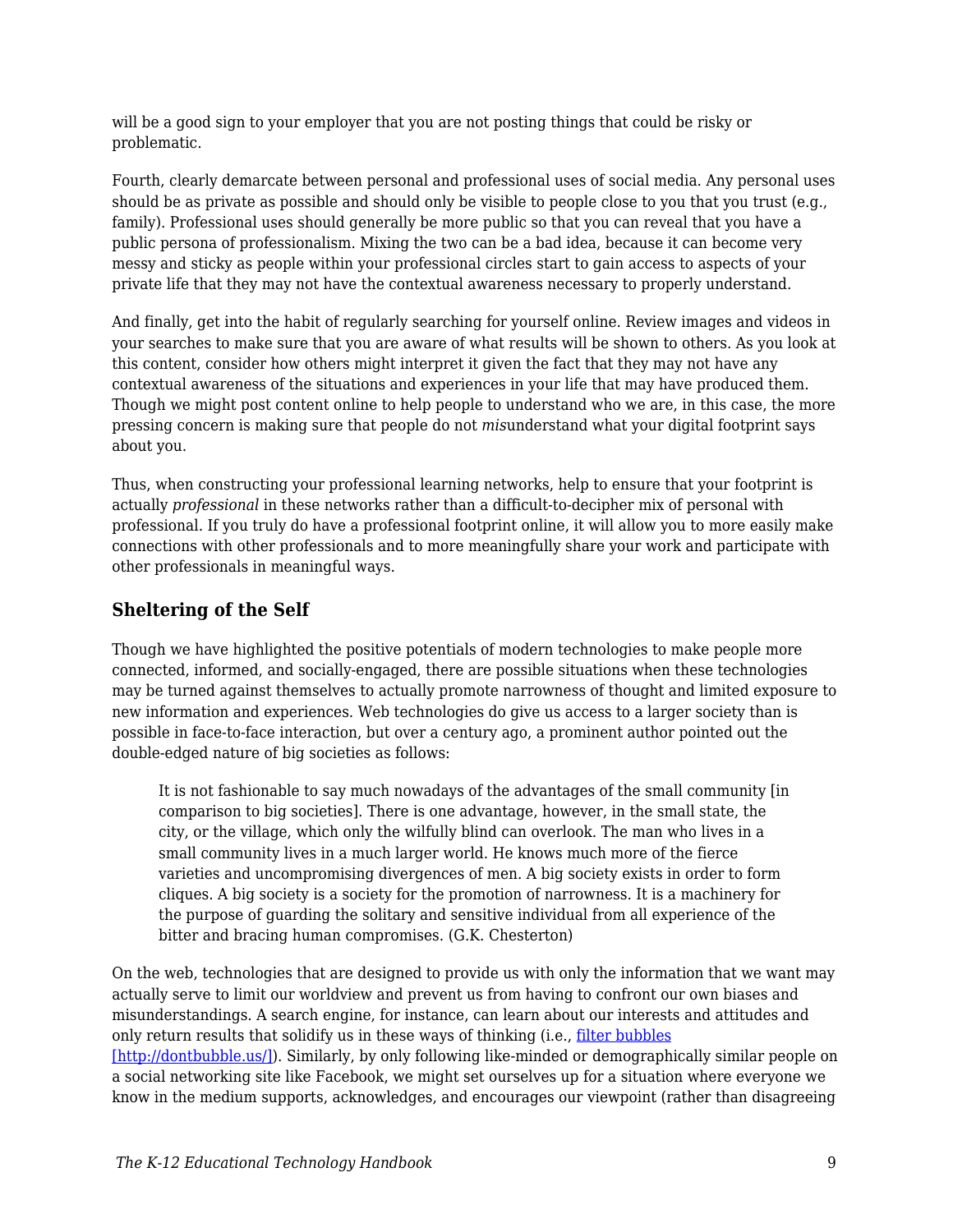with us and forcing us to grow).

For this reason, professional educators should be thoughtful about how their activities online and approaches to information seeking may help them to critically consider their own biases in an ongoing way. This might include following a diversity of professionals, some of whom disagree with our world view, or counterbalancing information we find on one site with another site that is biased in an opposing direction (e.g., [Huffington Post](http://www.huffingtonpost.com/) vs. [FoxNews](http://www.foxnews.com/)). The bottom line is that it is comfortable to place ourselves in situations where we are never challenged or pushed to consider others' viewpoints, and internet technologies are often designed to help us feel content in a digital echo chamber of our own thoughts. As professionals, however, we should surround ourselves with experiences that reflect the diversity of the world we live in so that we can overcome our own limitations and continually grow.

# **Lifelong Learning Scenarios**

To illustrate the concepts presented in this chapter, a series of scenarios will now be provided in narrative form that will illustrate how these principles and concepts might be implemented in real-life settings.

### **Scenario 1: The Social Learner**



Sal is an elementary school teacher and social learner who uses Facebook to stay connected with family and friends but also is connected with other teachers in his school. While using Facebook, he will often share links to news articles that he thinks are interesting and will occasionally post pictures of his growing family. He tries to blend his personal and professional lives together judiciously within Facebook so that he can stay connected with the people that matter to him personally but also gain the benefits of building a PLN with the other teachers at his school.

When he first started connecting with other teachers on Facebook, Sal had to change some of his activities and the things that he posted to be sure that others would not get the wrong idea about him. For instance, he stopped posting overly political comments, because he found that they led to arguments that he did not want to have either with the other teachers in his school, on the one hand, or with his family members, on the other. He now will post cautiously about major family life events and spends most of his time on Facebook reading about what others are doing and sharing links (though not necessarily his thoughts on those links).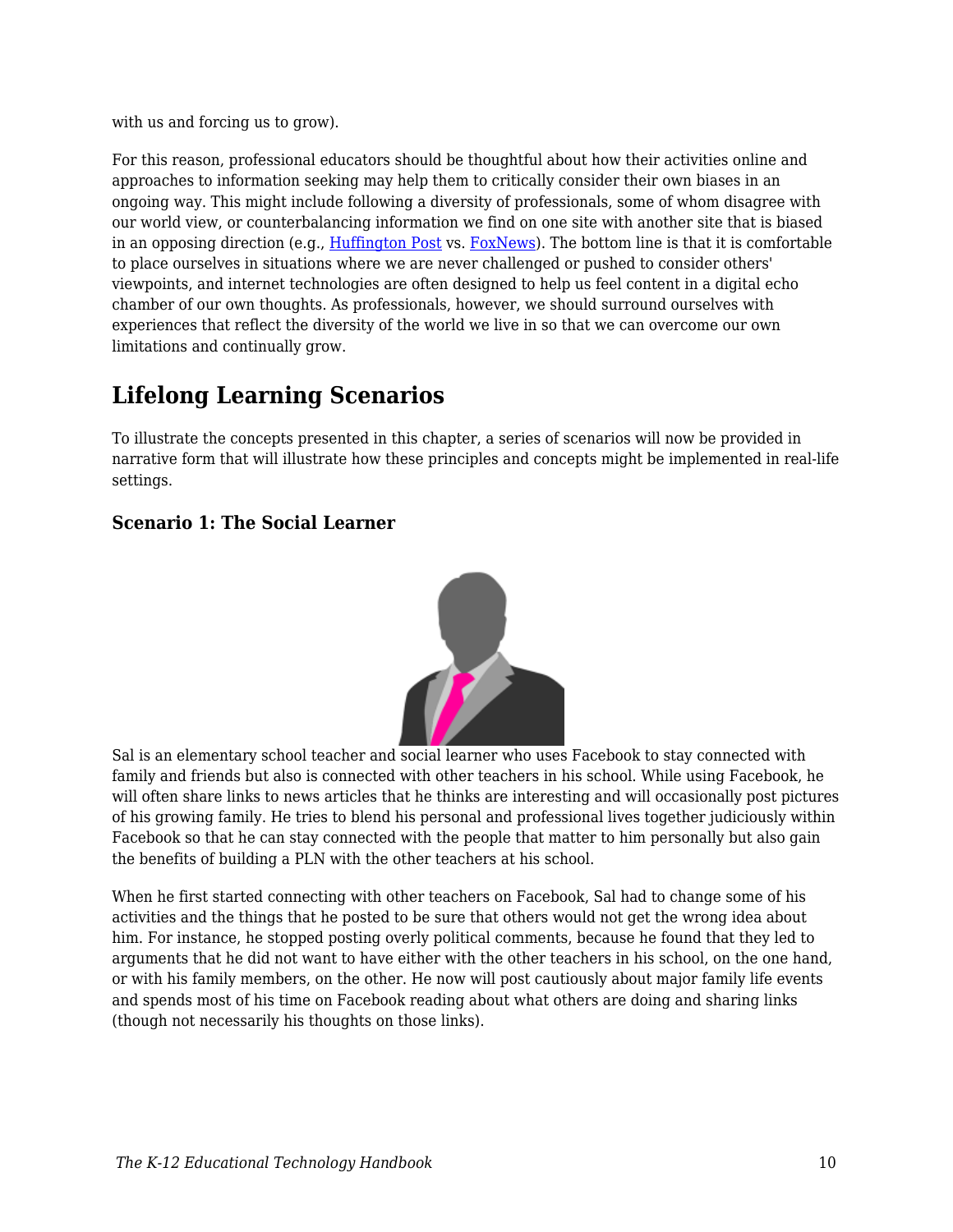#### **Benefits**

The main benefit of Sal's approach is that it allows him to bring all of his connections and interactions into one location (Facebook) and not feel overburdened by having to login to multiple sites. He likes being able to share a little bit about himself and his family online but does this with the understanding that others might be viewing his activities through a professional lens and therefore limits or slightly censors some of the things that he might otherwise post.

#### **Limitations**

The major professional limitation of Sal's approach is that it prevents him from connecting with a lot of other educators and from sharing his classroom resources with others outside of his small social circle that might benefit from them and provide him with guidance on how to improve. Mixing personal and professional uses of these media together can also cause tensions that prevent Sal from really using Facebook the way he wants (e.g., not posting things that he feels strongly about perhaps because he is worried about how others might react to them). Sal also recognizes that because his network is so small and isolated to people that he knows in real life, he does not have much exposure to people who think differently than he does or who have different life experiences. This doesn't particularly bother him, but he wonders sometimes how much of his use of Facebook is actually helping him to learn and grow and how much of it is simply solidifying his own views of the world.

### **Scenario 2: The Seeker**



Marta is a secondary science teacher who has accounts on various social media sites, including YouTube, Pinterest, and Twitter. On YouTube, she subscribes to channels from [NASA,](https://www.youtube.com/user/NASAtelevision) [Popular](https://www.youtube.com/user/Popscivideo) [Science,](https://www.youtube.com/user/Popscivideo) and [Discovery](https://www.youtube.com/user/DiscoveryNetworks), giving her a constant feed of new videos that relate to content area. On Pinterest, she follows boards from other science educators who post ideas for experiments and other class activities. And on Twitter, she follows celebrity scientists like [Bill Nye](https://twitter.com/BillNye) and [Neil deGrasse Tyson,](https://twitter.com/neiltyson) who will often share information about recent discoveries or interesting thoughts. Marta also uses an RSS feed aggregator to pull stories from the science sections of major news sites, feeding them directly into her email inbox and has a couple of Google Alerts set to let her know as new results pop up on the web related to climate change. All of these tools working together represent Marta's PLE, which gives her instant access to up-to-date, pertinent resources. Marta greatly values the resources she finds online, but she generally feels that the work she does is not important or that she has nothing to contribute to other teachers in similar situations.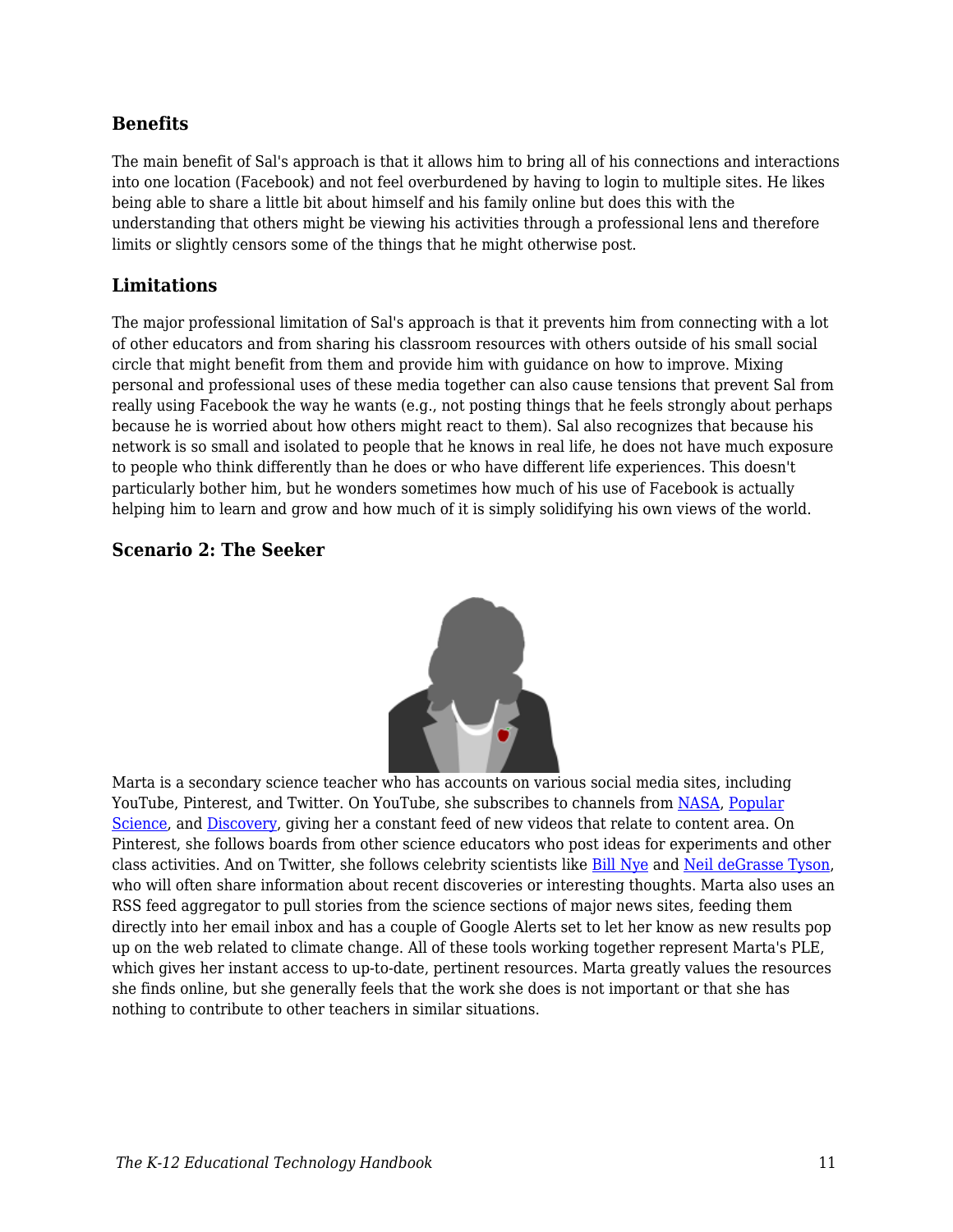### **Benefits**

The main benefit of Marta's approach is that it allows her to have access to new, frequently updated information from a variety of sources. By following the recent posts of others, she is able to keep up on recent happenings in her field and to get helpful ideas for teaching her students.

#### **Limitations**

The main professional limitation of Marta's approach is that she isn't sharing her own expertise back with the online community, providing resources to other teachers, and becoming a full participant in social media. Marta's behaviors might be classified as "lurking," or as someone who watches others and gains benefit from what they share but who does not share back or help to support the community through her own contributions. Thus, she gains benefits from resources online but gains little social benefit from her activities and may feel undervalued in the work she does.

### **Scenario 3: The Micro-Celebrity**



Rosa is a middle school teacher who keeps an active blog and posts multiple times each day to Twitter, Facebook, and Pinterest. On her blog, Rosa shares classroom activity ideas and writes position pieces about the problems that public education faces in her community, state, and the nation at large. She sometimes stays up late into the evening writing thoughtful blog posts and responding to the many users who comment on her work. On Twitter, Facebook, and Pinterest, Rosa posts provocative snippets of her blog posts along with links to the full articles. The people that read her work in each site are different, but she has amassed a following in the tens of thousands on Twitter and Pinterest, showing that many people are interested in her ideas and work and that she has a massive PLN.

Because of the nature of the things she posts, she sometimes must moderate her blog comments or respond to people that disagree with her viewpoints, which takes a lot of time and energy. Frustratingly, many of the people she argues with the most are family members and long-time friends who are not educators themselves but who have very different viewpoints about public education than she does. She has been known to respond to these comments on her mobile phone while monitoring students during lunch and sometimes comes back to class frazzled from the experience.

Wanting to continue to push the limits of her work, Rosa has begun placing advertisements on her blog to generate a trickle of revenue to supplement her modest teaching salary. She sometimes wonders if her classroom duties are getting in the way of her ability to be an advocate for things she believes in online. She also wonders if she will be able to continue to produce new content on her blog that will keep people interested, and in class she often finds herself spicing up her activities not for her students but for the blog post she will be able to write about afterward.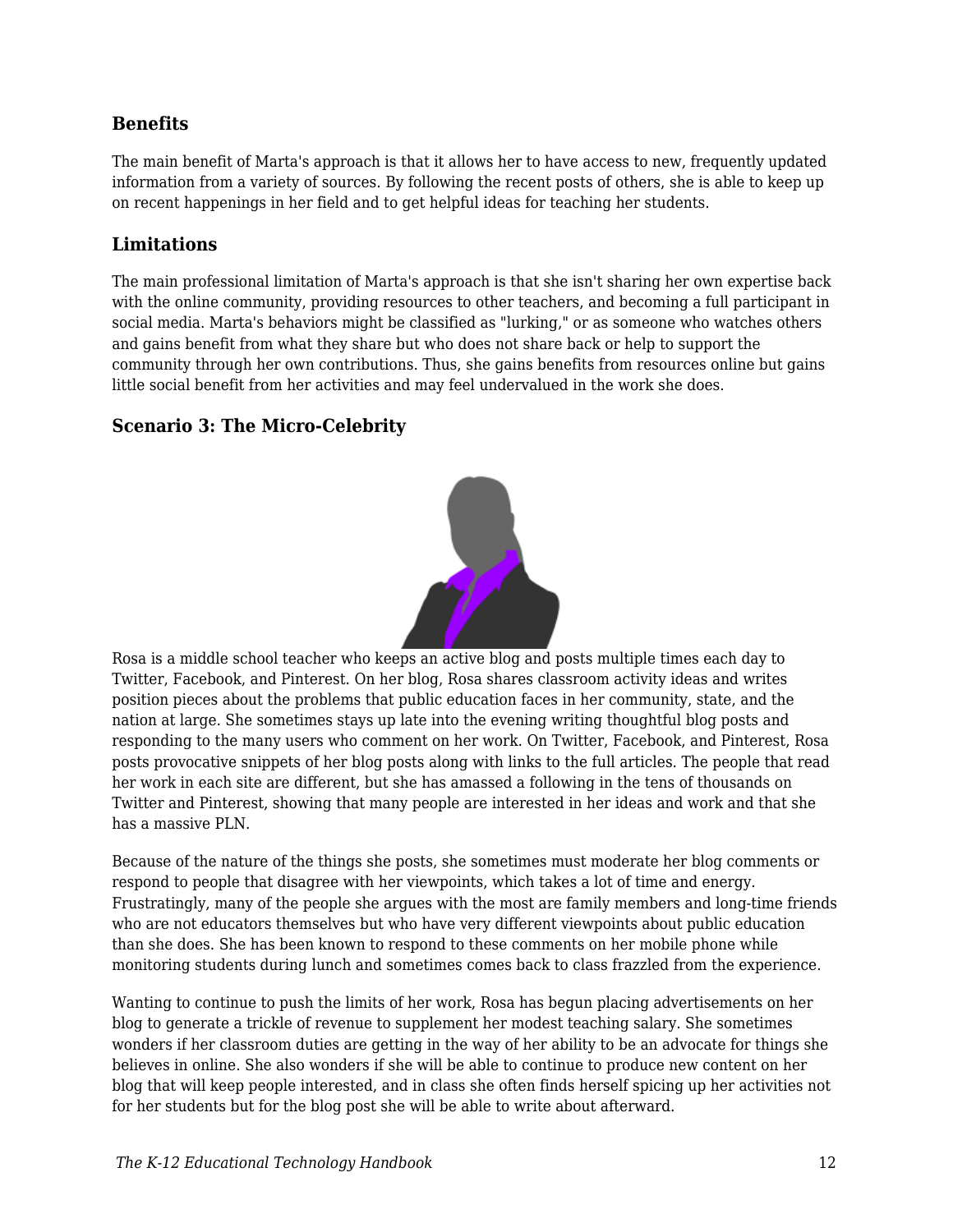#### **Benefits**

The main benefit of Rosa's approach is that she is able to connect with a diverse group of people online, to share her expertise with others, and to learn from them through online interactions. The sheer number of followers she has on some of these sites suggests that her work is benefiting other teachers, and if her popularity continues to increase, she may be able to find ways to effectively monetize her work (either through advertisements or selling lesson plans). Also, because of her followers on social media, Rosa feels like she has a powerful voice for change in the world, which she finds quite exhilarating and liberating.

### **Limitations**

The major limitation of Rosa's approach is that it is taxing both in time and energy and may actually have some negative impacts on her teaching, by distracting her from her students and other life duties. Because Rosa has no boundaries between her online professional and personal life, much of her frustration and emotional taxation seems to stem from tensions between her professional attitudes and personal relationships with family and friends.

### **What do you think?**

Which of the three lifelong learning scenarios is most appealing to you?

- a. Scenario 1 The Social Learner
- b. Scenario 2 The Seeker
- c. Scenario 3 The Micro-Celebrity

# **Conclusion**

Lifelong learning is essential for everyone but is especially important for educators who must model lifelong learning skills and dispositions for their students and must operate in a profession that changes in response to new innovations. Modern technologies, particularly web technologies, empower educators to participate in lifelong learning in unprecedented ways by improving access to resources and supporting social connections between professionals at a distance. This chapter has highlighted some of the current technologies that are available to support the creation of a PLE and PLN and has also provided some scenarios that highlight the benefits and limitations of certain professional practices online. With these understandings, teachers should consider for themselves how they will support their own lifelong learning and what role the construction of a PLE and/or PLN plays in this process.